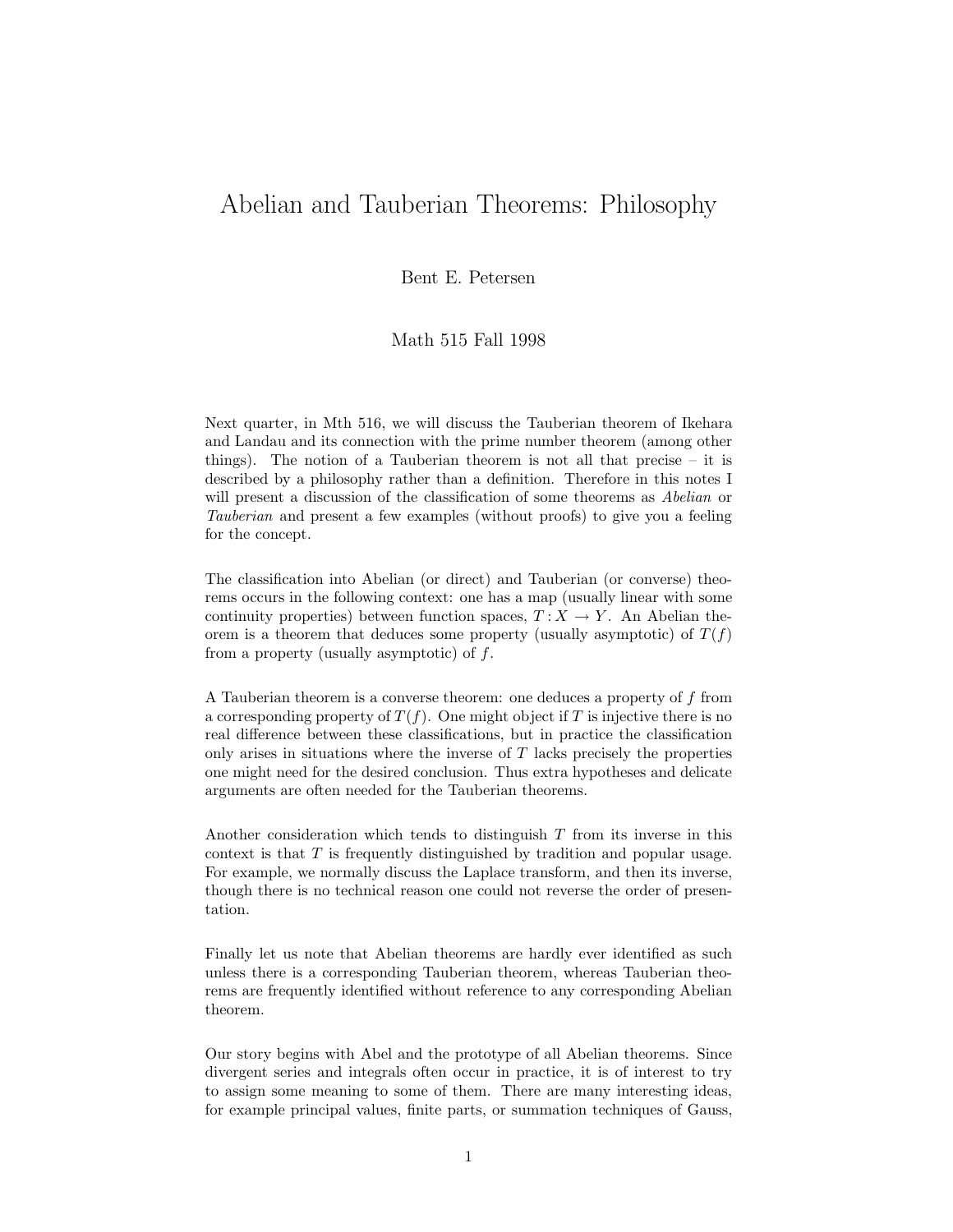Weierstrass, Cesaro, Abel, Poisson, and so forth. One idea, due to Abel, is as follows: suppose  $(a_n)$  is a bounded sequence. Then  $\sum a_n$  may diverge of course, but the power series  $\sum a_n z^n$  has radius of convergence at least 1. Thus may we not assign some meaning to  $\lim_{r \to 1} \sum_n a_n r^n$  provided this limit exists? And will not this limit have some relation to  $\sum a_n$ ? When the limit exists it is called the Abel sum of the series  $\sum a_n$ .

As an example we see the Abel sum of the divergent series  $\sum_{n}(-1)^{n}$  is  $\frac{1}{2}$ .

It is difficult to reconcile such ideas with Abel's assertion (1826),

The divergent series are the invention of the devil, and it is a shame to base on them any demonstration whatsoever. By using them one may draw any conclusion he pleases ...

except that later he notes of the conclusions drawn from arguments involving divergent series

That most of these things are correct in spite of that is extraordinarily surprising. I am trying to find a reason for this; it is an exceedingly interesting question. (See [7].)

For the Abel summation to be a reasonable concept it ought to assign the ordinary sum to a convergent series. This leads us to Abel's theorem.

**Theorem 1 (Abel, 1826).** Suppose  $\sum_n a_n$  exists and is A. Then  $\sum_n a_n z^n$ *has radius of convergence*  $\geq 1$  *and* 

$$
\lim_{r \to 1} \sum_{n=1}^{\infty} a_n r^n = A.
$$

Here our mapping T sends the sum  $\sum_{n} a_n$  to the power series  $\sum_{n} a_n z^n$ . As an application of Abel's theorem we see that the sum of the alternating harmonic series  $\sum_{n}(-1)^{n-1}/n$  is the natural logarithm of 2.

A proof of Abel's theorem may be found in Knopp's *little book on series* [8]. Note that r here approaches 1 along the real line. We can actually obtain the conclusion for nontangentail convergence in the disk – see, for example, Knopp's *big book on series* [9], item 233 in section 54. Abel's theorem in the form above is also proved in [9], item 100 in section 20, where in a footnote, Knopp states that Gauss stated and used Abel's theorem with nontangential convergence as early as 1812, but there was an error in Gauss' proof of it.

The prototype for all Tauberian theorems is Tauber's converse to Abel's theorem [12]:

**Theorem 2 (Tauber, 1897).** If the power series  $\sum_{n} a_n z^n$  has radius of con*vergence* 1, if  $\lim_{n\to\infty} na_n = 0$ , and if  $\lim_{n\to\infty} \sum a_n \overline{r^n} = A$  then  $\sum_{n=1}^{\infty} a_n = A$ .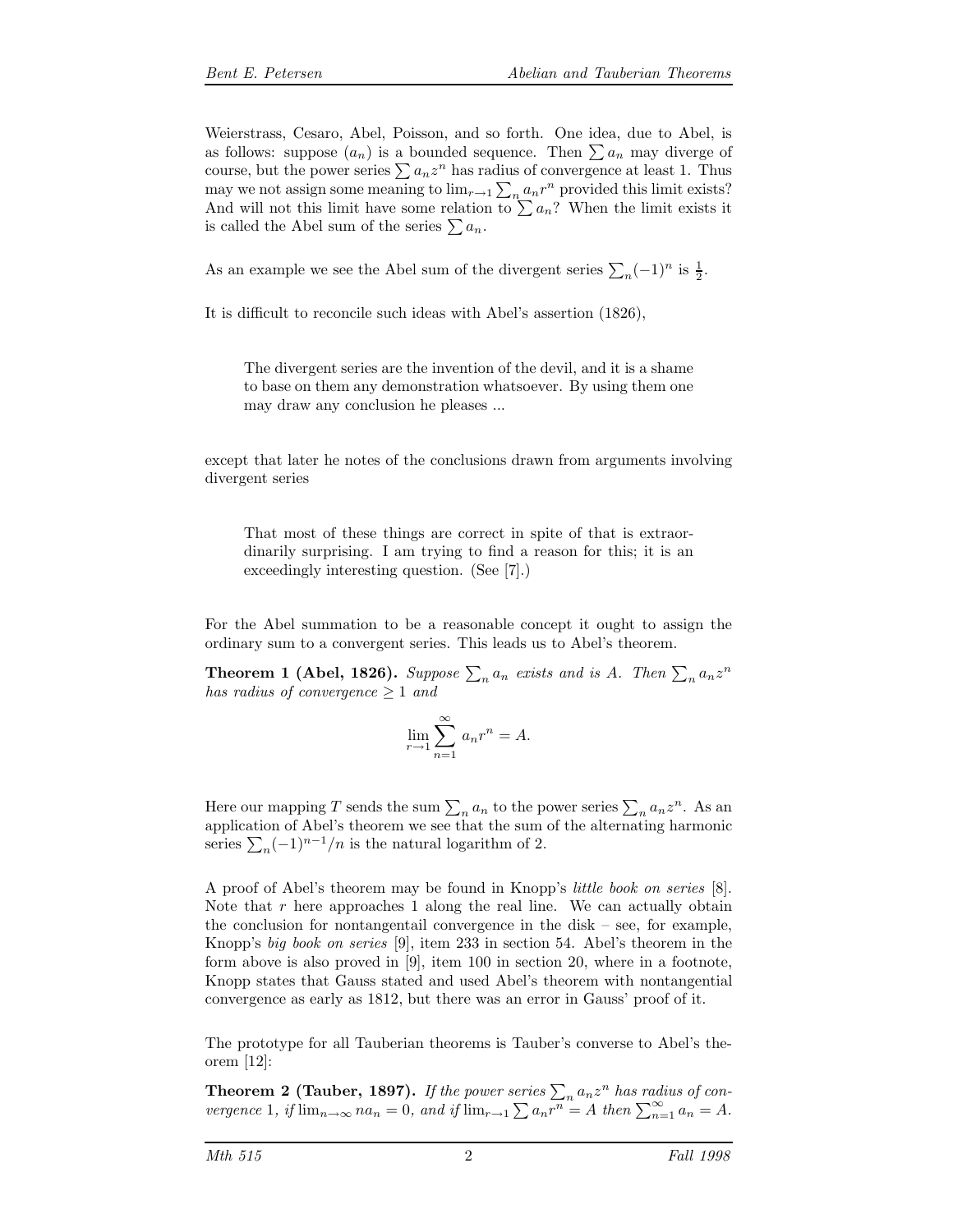In the presence of positivity we can weaken the hypotheses:

**Theorem 3.** If the power series  $\sum_{n} a_n z^n$  has radius of convergence 1, if  $a_n \geq$ 0 *for each* n, if  $\lim_{n\to\infty} a_n = 0$ , and if  $\lim_{n\to\infty} \sum a_n r^n = A$  then  $\sum_{n=1}^{\infty} a_n = A$ .

A stronger version of Tauber's theorem is due to Littlewood:

**Theorem 4 (Littlewood).** If the power series  $\sum_{n} a_n z^n$  has radius of con*vergence* 1*, if there exists a constant* M *such that*  $\overline{n} |a_n| \leq M$  *for each* n, and *if*  $\lim_{r \to 1} \sum a_n r^n = A$  *then*  $\sum_{n=1}^{\infty} a_n = A$ *.* 

A proof of Littlewood's Tauberian theorem [11] based on Weiner's General Tauberian theorem [14] is given in [14], [2]. For Wiener's program to prove a great number of Tauberian theorems from the general one, see [13]. A nice presentation of Wiener's Tauberian theorem is given in Lars Gårding's beautiful book [3].

Wiener's General Tauberian theorem(s) follow from what Gårding  $[3]$  calls the Wiener *density theorem*:

**Theorem 5 (Wiener 1932).** *If*  $K \in \mathcal{L}^1(\mathbb{R}^n)$  *and M is the linear span of all translates of* K, then M *is dense in*  $\mathcal{L}^1(\mathbb{R}^n)$  *if and only if the Fourier transform*  $\widehat{K}(\xi) \neq 0$  *for each*  $\xi \in \mathbb{R}^n$ .

It is pretty difficult to detect the Tauberian character of this theorem but the following consequence makes it clearer:

**Theorem 6 (Tauberian Theorem, Wiener 1932).** *Let*  $K \in \mathcal{L}^1(\mathbb{R}^n)$  *satisfy*  $\hat{K}(\xi) \neq 0$  *for each*  $\xi \in \mathbb{R}^n$ *. Let*  $f \in \mathcal{L}^{\infty}(\mathbb{R}^n)$  *and assume* 

$$
\lim_{|x| \to \infty} (K * f)(x) = A\widehat{K}(0)
$$

*exists (this equation then defines A). Then for any*  $G \in \mathcal{L}^1(\mathbb{R}^n)$  *we have* 

$$
\lim_{\|x\| \to \infty} (G * f)(x) = A\widehat{G}(0).
$$

If we view the theorem as making an assertion about  $f$  the Tauberian character becomes clear.

Wiener's theorem may be used to prove the prime number theorem – the number of primes  $\leq x$  is asymptotically equal to  $x/\log x$ , a result discovered by Gauss empirically in 1793 and proved in 1896 by Jacques Hadamard [4] and Charles-Jean del la Vallée Poussin [1]. A proof may also be based on the Ikehara Tauberian theorem [6] which is based on a theorem of Landau, [10]. See also Hardy–Littlewood [5], Wiener [14] and Donoghue [2].

**Theorem 7 (Ikehara, 1931).** Let  $\mu$  be a monotone nondecreasing function *on*  $(0, \infty)$  *and let* 

$$
F(s) = \int_1^\infty x^{-s} d\mu(x).
$$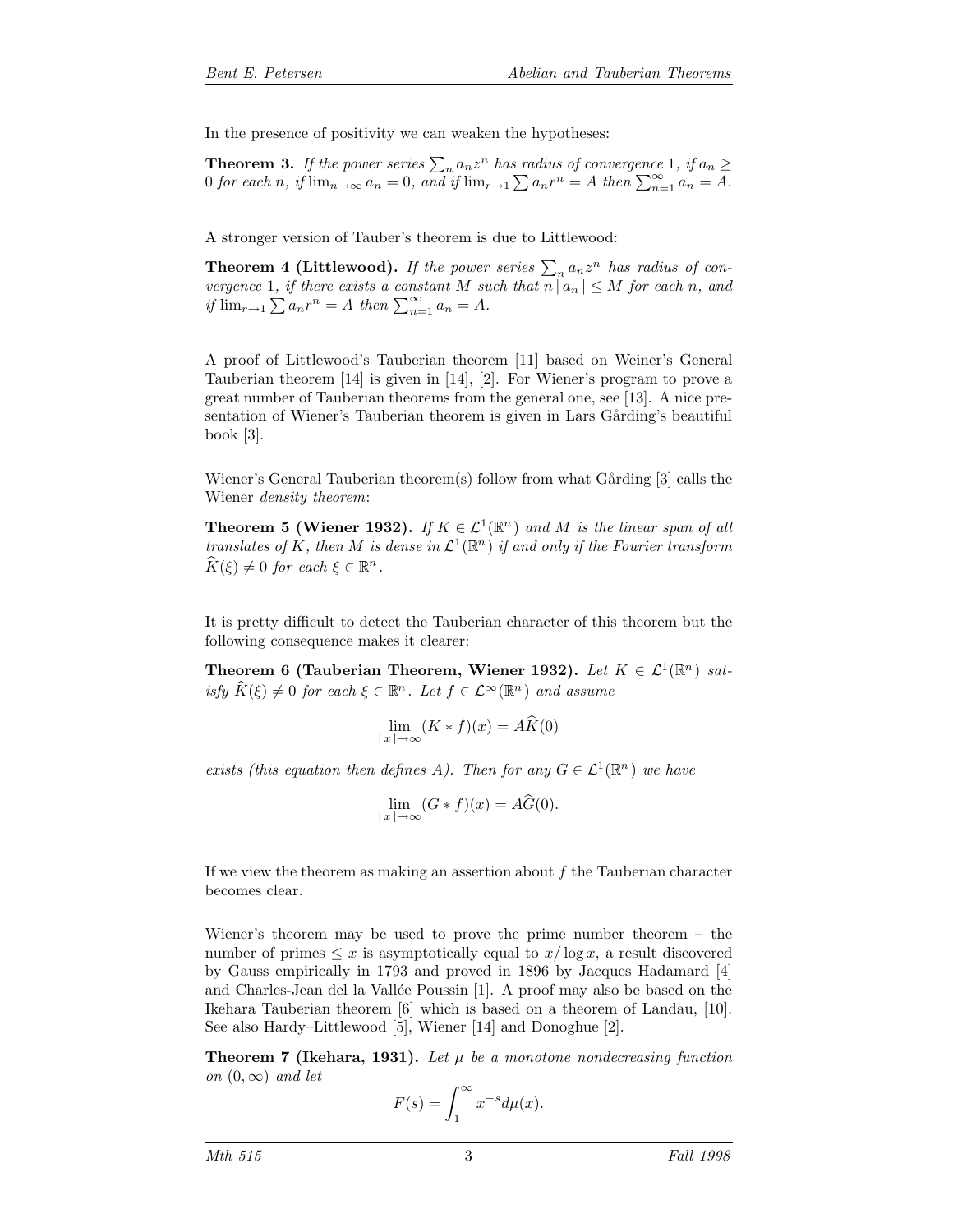*If the integral converges absolutely for*  $\Re \epsilon s > 1$  *and there is a constant* A *such that*

$$
F(s) - \frac{A}{s - 1}
$$

*extends to a continuous function in*  $\Re$ **e**  $s \geq 1$  *then* 

 $\mu(x) \sim Ax$ .

The statement above is in terms of the Mellin transform – we may also state the theorem in terms of the Fourier–Laplace transform:

**Theorem 8 (Ikehara, 1931).** Let  $\mu$  be a monotone nondecreasing function *on*  $(0, \infty)$  *and let* 

$$
F(s) = \int_0^\infty e^{-sx} d\mu(x).
$$

*If the integral converges absolutely for*  $\Re$ **e**  $s > 1$  *and there is a constant* A *such that*

$$
F(s) - \frac{A}{s-1}
$$

*extends to a continuous function in*  $\Re \epsilon s \geq 1$  *then* 

$$
\mu(x) \sim A e^x
$$

Here  $\phi(x) \sim \psi(x)$  means asymptotic equality, that is,  $\phi(x)/\psi(x)$  has limit 1 as  $x \to \infty$ .

I hope I have given you a bit of the flavor of what is a Tauberian theorem, but I do not want to leave you with the impression that all Tauberian theorems are deep and difficult. Here is a calculus Tauberian theorem that you may enjoy trying to prove as an exercise:

**Exercise 1.** Let f be a function on  $[2,\infty)$  and suppose  $xf(x)$  is monotone nondecreasing on [2, ∞). Let m and n be real numbers,  $n \neq -1$ . If

$$
\int_2^x f(t)dt \sim \frac{x^{n+1}}{(\log x)^m}, \quad x \to \infty,
$$

then

$$
f(x) \sim \frac{(n+1)x^n}{(\log x)^m}, \quad x \to \infty.
$$

## **References**

- [1] Charles-Jean de la Vall´ee Poussin, *Recherches analytiques sur la th´eorie*  $des \textit{ nombres:}$  *Première partie: La fonction*  $\zeta(s)$  *de Riemann et les nombres premiers en g´en´eral*, Annales de la Soc. scientifiques de Bruxelles **20 (II)** (1896), 183–256 (Second part 281–297 ??).
- [2] William F. Donoghue, *Distributions and Fourier transforms*, Academic Press, New York and London, 1969.